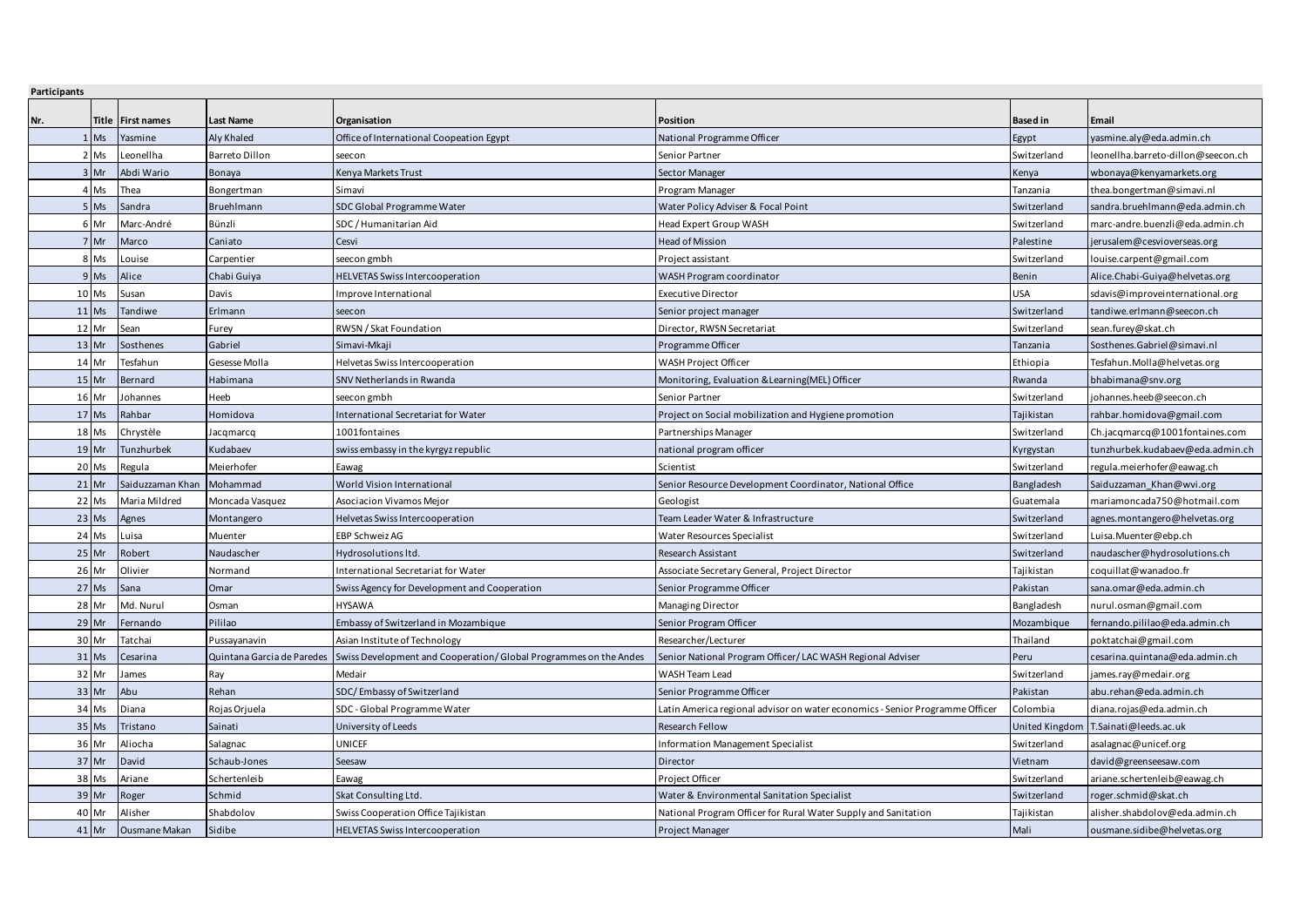|                     | 42 Mr             | Viacheslav                      | Sorokovskyi          | <b>DESPRO</b>                                  | Public services and Monitoring expert                                 | Ukraine                    | v.sorokovsky@despro.org.ua     |
|---------------------|-------------------|---------------------------------|----------------------|------------------------------------------------|-----------------------------------------------------------------------|----------------------------|--------------------------------|
|                     | 43 Mr             | Andreas                         | Steiner              | Swiss Agency for Development and Cooperation   | Programme Manager                                                     | Switzerland                | andreas.steiner@eda.admin.ch   |
|                     | 44 Ms             | Widad                           | Suliman              | <b>UNICEF</b>                                  | <b>WASH OFFICER</b>                                                   | Sudan                      | widadsuliman@yahoo.com         |
|                     | 45 Mr             | Florian                         | Teichert             | World Meteorological Organization (WMO)        | <b>Innovation Officer</b>                                             | Switzerland                | fteichert@wmo.int              |
|                     | 46 Ms             | Stephanie                       | Theis                | Skat Consulting Ltd.                           | Knowledge Management specialist                                       | Switzerland                | Stephanie.theis@skat.ch        |
|                     | 47 Mr             | Pascal                          | Vinard               | Swiss Agency for Development and Cooperation   | Programme Head ResEau Chad                                            | Switzerland                | pascal.vinard@eda.admin.ch     |
|                     | 48 Mr             | Martin                          | Wafler               | seecon gmbh                                    | Senior Project Manager                                                | Austria                    | martin.wafler@seecon.ch        |
|                     | 49 Mr             | Daniel                          | Yeh                  | University of South Florida                    | Associate Professor, Civil & Environmental Engineering                | <b>USA</b>                 | dhyeh@usf.edu                  |
|                     |                   |                                 |                      |                                                |                                                                       |                            |                                |
| Junior participants |                   |                                 |                      |                                                |                                                                       |                            |                                |
|                     | 50 Ms             | Aparna                          | Divakar              | <b>GARV Toilets</b>                            | Global Strategic Partnership Manager                                  | India                      | aparna@garvtoilets.com         |
|                     | 51 Ms             | Patrick                         | Drown                | nternational Water Management Institute (IWMI) | Communications and Knowledge Management Officer                       | US                         | patrick.drown@gmail.com        |
|                     | 52 Ms             | Juan-Felipe                     | Pinto-Castelblanco   | RNJA/TECHO                                     | Volunteer                                                             | Columbia                   | jufpintoca@unal.edu.co         |
|                     | 53 Mr             | Edinah                          | Samuel               | KENYATTA UNIVERSITY                            | Master Student                                                        | Kenya                      | ednasammy472@gmail.com         |
|                     | 54 Mr             | Niharika                        | Singh                | UNICEF                                         | Young Professional-WASH                                               | India                      | niharika.nsp@gmail.com         |
|                     |                   |                                 |                      |                                                |                                                                       |                            |                                |
| Day guests          |                   |                                 |                      |                                                |                                                                       |                            |                                |
|                     | $1_{\mathsf{Mr}}$ | Thomas                          | Bielkeman-Pettersson | Akvo Foundation                                | Co-founder and director                                               | Sweden                     | thomas@akvo.org                |
|                     | Ms                | Eileen                          | Hofstetter           | SDC Global Programme Water                     | Deputy head                                                           | Switzerland                | eileen.hofstetter@eda.admin.ch |
|                     | $3 \, \text{Ms}$  | Amy                             | Keegan               | WaterAid/WASHWatch                             | Policy Officer - Monitoring & Accountability                          | United Kingdom             | AmyKeegan@wateraid.org         |
|                     | $4$ Ms            | Sonja                           | Koeppel              | <b>UNECE</b>                                   | Manager of the Climate Change Programme                               | Switzerland                | sonja.koeppel@un.org           |
|                     | 5 <sub>Ms</sub>   | Lindsey                         | Noakes               | Gather                                         | Cofounder & Director                                                  | United Kingdom             | lindsey@gatherhub.org          |
|                     | $6$ Mr            | Dominique                       | Porteaud             | <b>UNICEF</b>                                  | Global WASH cluster coordinator                                       | Switzerland                | dporteaud@unicef.org           |
|                     | Ms                | Oyun                            | Sanjaasuren          | Zorig Foundation                               | Head                                                                  | Mongolia                   | oyun@zorigfoundation.org       |
|                     | $8 \text{ Mr}$    | Pio                             | Wennubst             | SDC                                            | Assistant Director General, Head of the Global Cooperation Department | Switzerland                | pio.wennubst@eda.admin.ch      |
|                     |                   |                                 |                      |                                                |                                                                       |                            |                                |
|                     |                   | CoP participants (Tuesday only) |                      |                                                |                                                                       |                            |                                |
|                     | $9$ Mr            | Thierry                         | Agagliate            | Terre des hommes                               |                                                                       | Switzerland                |                                |
|                     | 10 Ms             | Amanda                          | Amman                | <b>CD Consult</b>                              |                                                                       | Switzerland                |                                |
|                     | 11 Ms             | Claire                          | Balbo                | <b>Toilet Board Coalition</b>                  |                                                                       | Switzerland                |                                |
|                     | 12 Ms             | Lauriane                        | Bolomey              | SDG/GWP                                        |                                                                       | Switzerland                |                                |
|                     | 13 Mr             | John                            | <b>Brogan</b>        | Terre des hommes                               |                                                                       | Switzerland                |                                |
|                     | 14 Mr             | Maxence                         | Carrel               | Photrack AG                                    |                                                                       | Switzerland                |                                |
|                     | 15 Ms             | Kerstin                         | Danert               | Skat Consulting Ltd.                           |                                                                       | Switzerland                |                                |
|                     | 16 MS             | Sarah                           | Dousse               | <b>ISW</b>                                     |                                                                       | Switzerland                |                                |
|                     | 17 Mr             | Karl                            | Heuberger            | <b>HEKS</b>                                    |                                                                       | Switzerland                |                                |
|                     | 18 Mr             | Simon                           | Joncourt             | Eawag                                          |                                                                       | Switzerland                |                                |
|                     | 19 Mr             | Pierre                          | Kistler              | SDG/GWP                                        |                                                                       | Switzerland                |                                |
|                     | 20 Ms             | Soraya                          | Kohler               | SWP                                            |                                                                       | Switzerland                |                                |
|                     | 21 Mr             | Peter                           | König                | Freelance consultant                           |                                                                       | Switzerland                |                                |
|                     | 22 Ms             | Lisa                            | Krebs                | <b>Blue Community</b>                          |                                                                       | Switzerland                |                                |
|                     | 23 Ms             | Amanda                          | Loeffen              | Waterlex                                       |                                                                       | Switzerland                |                                |
|                     | 24 Mr<br>25 Ms    | Christoph<br>Sabine             | Lüthi<br>Maier       | Sandec/Eawag<br>Vivamos Mejor                  |                                                                       | Switzerland<br>Switzerland |                                |
|                     | 26 Ms             | Sara                            | Marks                | Eawag                                          |                                                                       | Switzerland                |                                |
|                     | $27$ Mr           | Daniel                          | Maselli              | SDC/GPCC                                       |                                                                       | Switzerland                |                                |
|                     | 28 Ms             | Daya                            | Moser                | Helvetas Swiss Intercooperation                |                                                                       | Switzerland                |                                |
|                     | 29 Ms             | Isabella                        | Pagotto              | SDC/GPW                                        |                                                                       | Switzerland                |                                |
|                     |                   |                                 |                      |                                                |                                                                       |                            |                                |